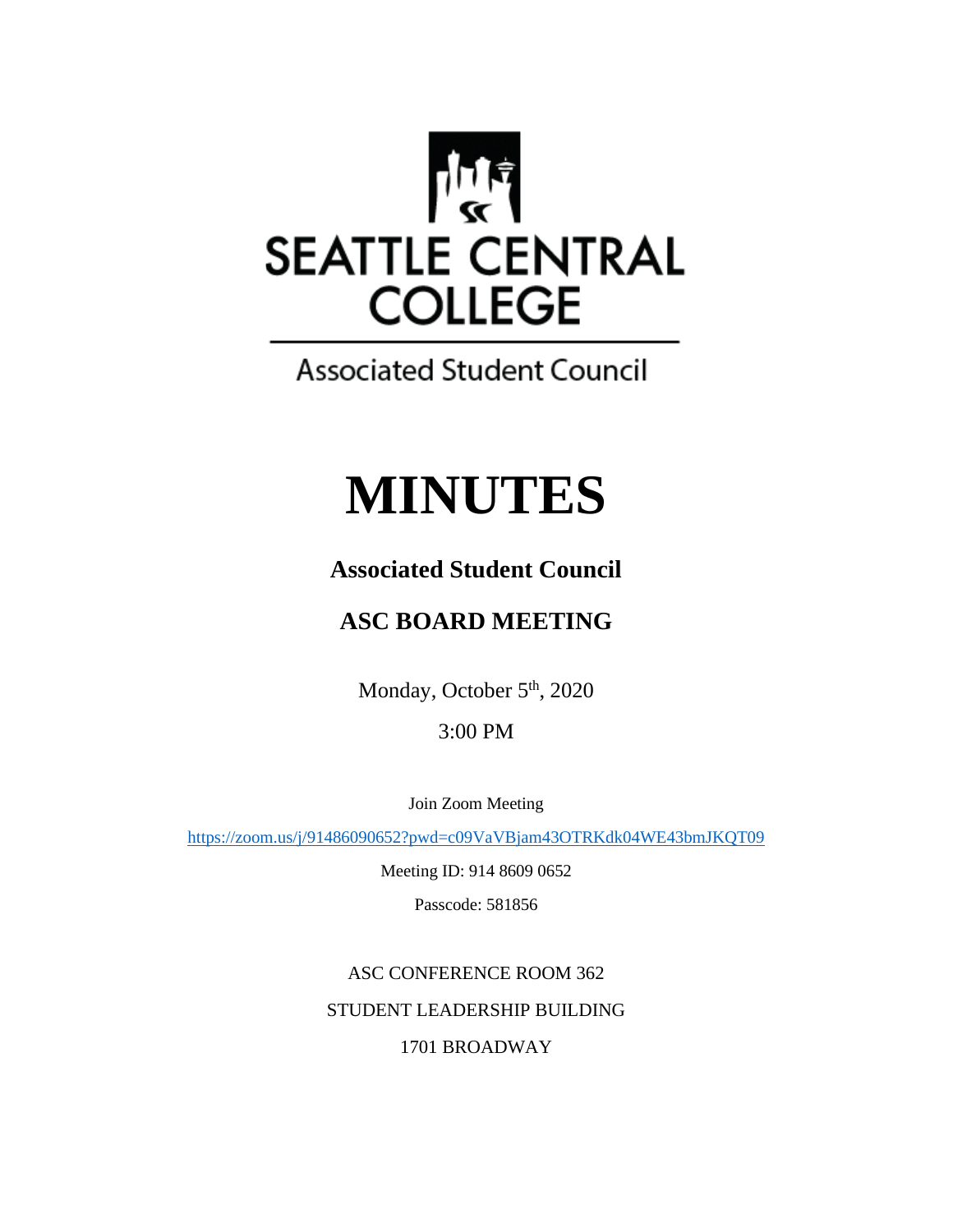### **Associated Student Council Members**

#### **Advisor: Dennis Coy Denman**

#### **QUESTIONS?**

Associated Student Council Staff – Seattle Central College

1701 Broadway Seattle, WA 98122.

(206)934-3890

[asc-admin.central@seattlecolleges.edu](mailto:asc-admin.central@seattlecolleges.edu)

#### \**BARRIER FREE LOCATION – REASONABLE ACCOMODATIONS FOR PERSONS WITH DISABILITIES AVAILABLE UPON REQUEST\**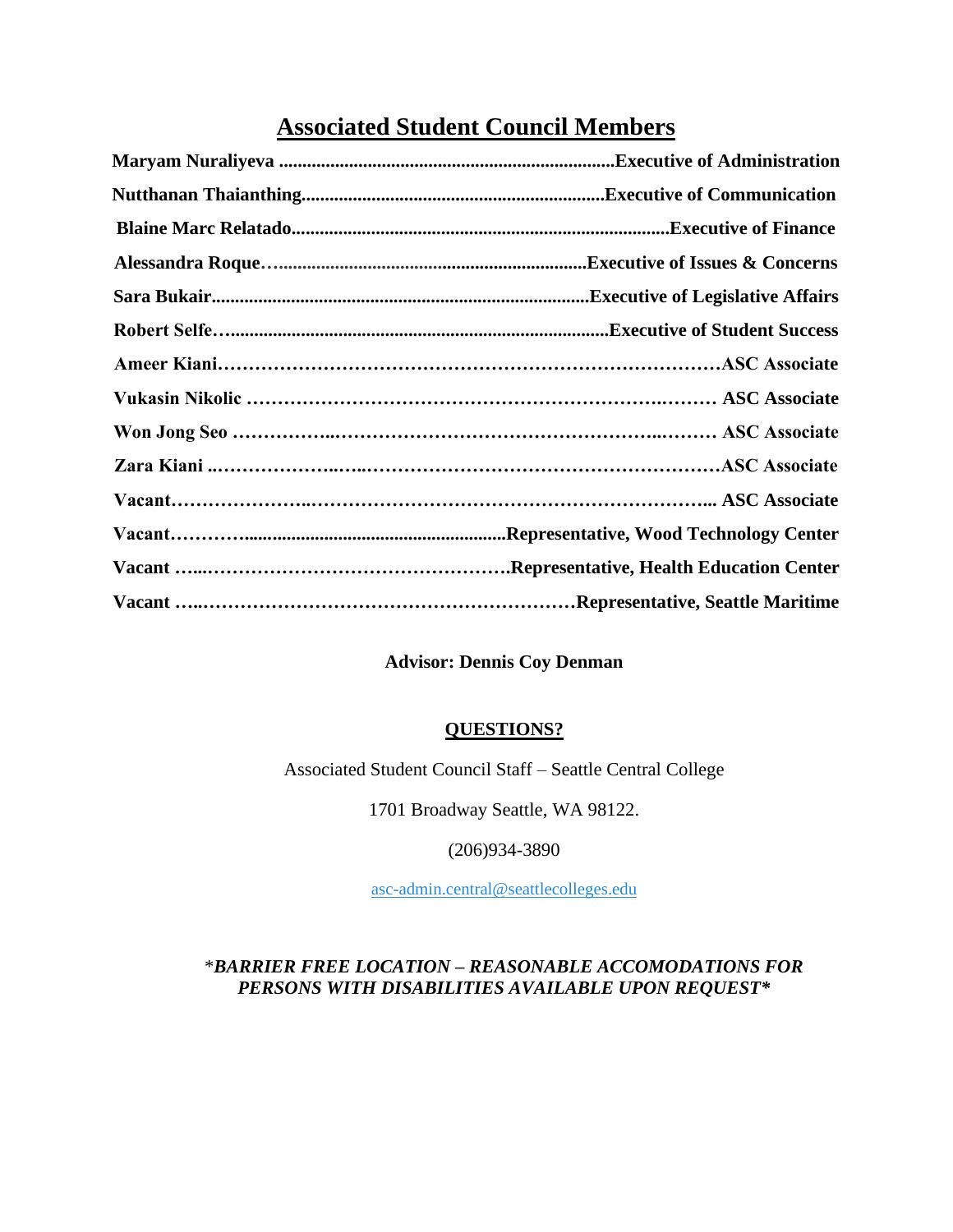# **ASOCCIATED STUDENT COUNCIL BOARD MEETING AGENDA**

#### **A. CALL TO ORDER** *1min*

Alex called the meeting to order at 3:03 PM

#### **B. ROLL CALL** *1min*

Present: Maryam, Pooh, Blaine, Alex, Sara, Robert, Ameer, Joe, Zara

Absent: Vukasin

#### **C. LAND USE ACKNOWLEDGEMENT** *1min*

*"I acknowledge the land on which we stand today as the traditional home of the Coast Salish people, the traditional home of all tribes and bands within the Duwamish, Suquamish, Tulalip and Muckleshoot nations. Without them, we would not have access to this gathering and to this dialogue. I ask that we take this opportunity to thank the original caretakers of this land who are still here."*

Alex read the land acknowledgement at 3:04 PM

#### **D. APPROVAL OF MINUTES** *1min*

Minutes approved at 3:08 PM

#### **E. PUBLIC COMMENT PERIOD** 5*min*

No public comments

#### **F. OLD BUSINESS** *10min*

No old business

#### **G. NEW BUSINESS**

- Maryam revisited general ASC goals. All specific position goals should be reviewed again to confirm if change is necessary.
- Robert wants to create a form/survey to get more students to actively reach out with their resource needs.
- Pooh mentioned that she doesn't want to focus on one specific social media platform but to use all available platforms to reach out to students. The current main platforms are Facebook, Instagram, Twitter, Slack, Canvas, and the SCC app.
- Maryam discussed the two vacant associate positions and possibilities of either hiring two new associates or spreading the hours between the other current associates.